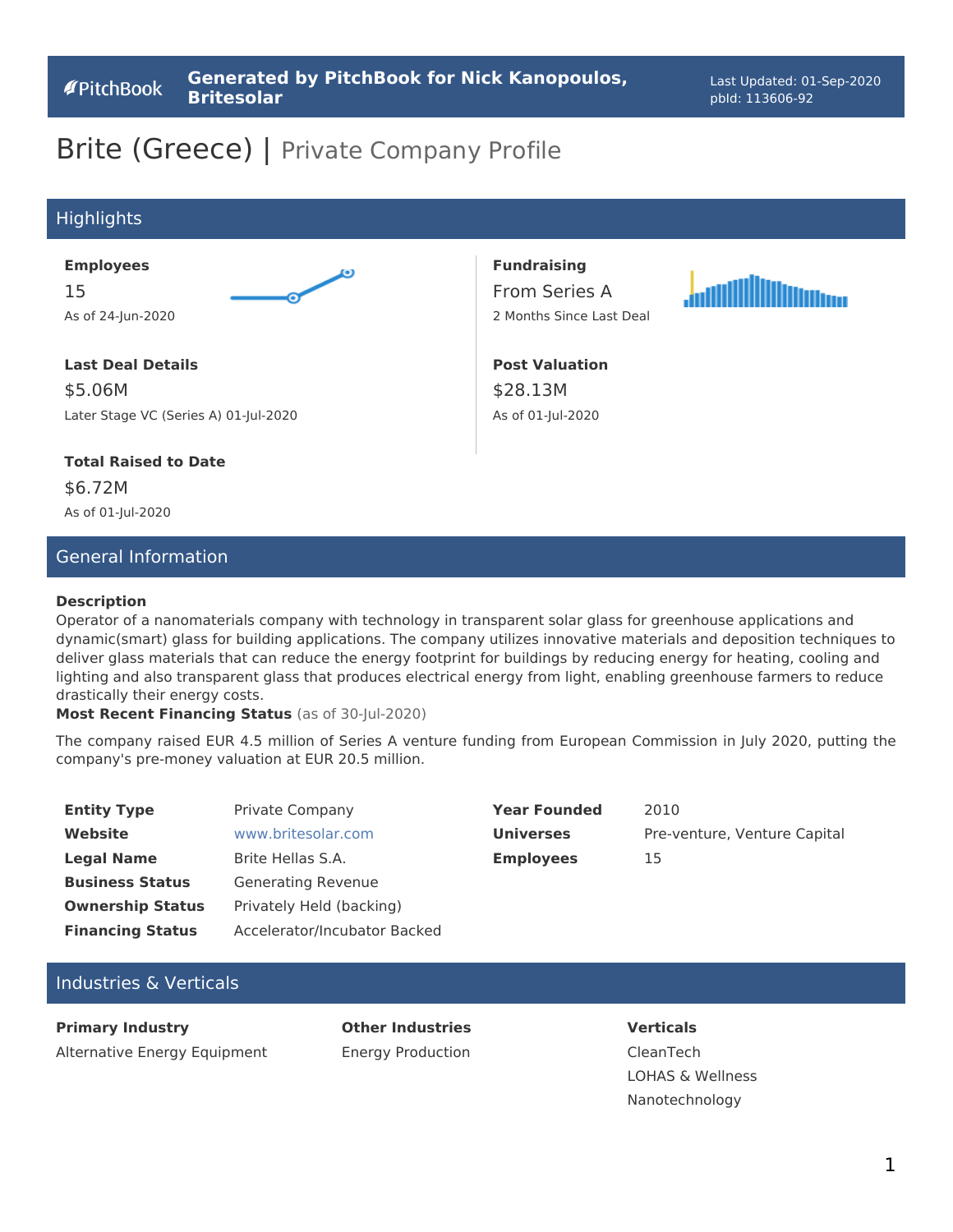### Contact Information

### **Primary Office**

THERMI 2 building, 9th km Thessalonikis–Thermis P.O. Box: D.8129 Thessaloniki, 570 01 Greece **Phone:** +30 231 032 1342 **Fax:** +30 231 055 2265 info@britesolar.com

### Alternate Offices

#### **Los Gatos**

24020 Summit Woods Drive Los Gatos, CA 95033 United States **Phone:** +1 (408) 499-8455 info@britesolar.com

#### **Patra**

Patras Science Park Stadiou Street, Platani Patra, 265 04 Greece **Phone:** +30 261 091 1588 **Fax:** +30 261 091 1579 info@britesolar.com

#### **Venlo**

Villa Flora Sint Jansweg 20 5928 RC Venlo Netherlands **Phone:** +31 (0)64 687 7573 info@britesolar.com

### Top 5 Similar Companies

| # | <b>Name</b>                            |                      | <b>Competitor Financing Status</b>     | HQ<br><b>Location</b> | Growth<br>Rate | <b>Size</b><br><b>Multiple</b> | <b>Last Financing Employee</b><br>Date/Type | Count |
|---|----------------------------------------|----------------------|----------------------------------------|-----------------------|----------------|--------------------------------|---------------------------------------------|-------|
|   | Onyx<br>Solar                          | ✔                    | Venture Capital-<br>Backed             | Ávila.<br>Spain       | 0.13%          | 38.64x                         | 2014/Grant                                  | 42    |
|   | Soliculture                            | $\blacktriangledown$ | Accelerator/Incubator<br><b>Backed</b> | Scotts<br>Valley, CA  | $-0.07%$       | 2.64x                          | 2016/Accelerator/Inc                        | 5     |
| 3 | View                                   | $\blacktriangledown$ | Private Equity-<br><b>Backed</b>       | Milpitas,<br>CA       | $-2.12%$       | 3.20x                          | 2019/2ndary -<br>Private                    | 600   |
| 4 | Kinestral<br>and AGC<br>Asahi<br>Glass | ✔                    | Corporate Backed or<br>Acquired        | Brussels.<br>Belgium  |                |                                | 2017/Joint Venture                          |       |

(Joint

Venture)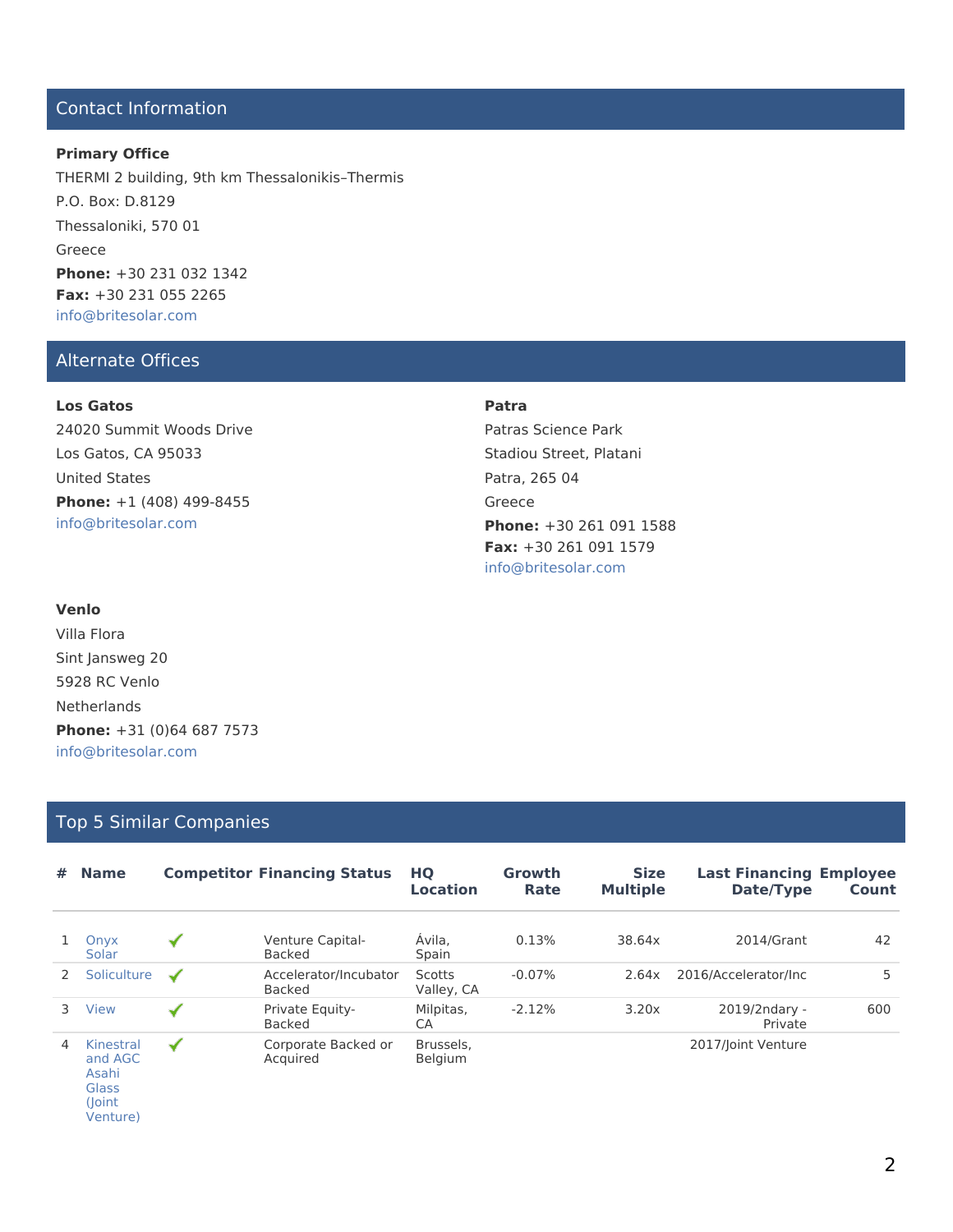Chaska,<br>MN

### **Comparisons**

|                                         | <b>Brite (Greece)</b>                                                                                                                                                                  | <b>Manufacture Only x Solar</b>                                                                               | <b>Soliculture</b>                                                                                                                                         | <b>View View</b>                                                |
|-----------------------------------------|----------------------------------------------------------------------------------------------------------------------------------------------------------------------------------------|---------------------------------------------------------------------------------------------------------------|------------------------------------------------------------------------------------------------------------------------------------------------------------|-----------------------------------------------------------------|
| <b>Description</b>                      | Operator of a<br>nanomaterials company<br>with technology in<br>transparent solar glass<br>for greenhouse<br>applications and<br>dynamic(smart) glass<br>for building<br>applications. | Manufacturer of<br>photovoltaic glass and<br>furniture designed to<br>generate clean and<br>free electricity. | Developer of photovoltaic<br>technologies designed to<br>offer greenhouse growers<br>a second harvest of<br>electricity without<br>impacting plant growth. | Manufacturer of tint-<br>adjusting architectural<br>glass.      |
| <b>Primary Industry</b>                 | Alternative Energy<br>Equipment                                                                                                                                                        | Alternative Energy<br>Equipment                                                                               | <b>Other Commercial Services</b>                                                                                                                           | <b>Building Products</b>                                        |
| <b>HO Location</b>                      | Thessaloniki, Greece                                                                                                                                                                   | Avila, Spain                                                                                                  | Scotts Valley, CA                                                                                                                                          | Milpitas, CA                                                    |
| <b>Employees</b>                        | 15   2020                                                                                                                                                                              | 42   2017                                                                                                     | 5   2017                                                                                                                                                   | 600   2020                                                      |
| <b>Total Raised</b>                     | \$6.72M                                                                                                                                                                                | \$0.41M                                                                                                       |                                                                                                                                                            | \$1,80B                                                         |
| <b>Post Valuation</b>                   | \$28.13M   01-Jul-2020                                                                                                                                                                 | ÷                                                                                                             |                                                                                                                                                            | $$1.20B$   27-Jun-2017                                          |
| <b>Last Financing</b><br><b>Details</b> | \$5.06M   2020/Later<br>Stage VC (Series A)                                                                                                                                            | \$2.34M   2014/Grant                                                                                          | Undisclosed amount  <br>2016/Accelerator/Incubator                                                                                                         | Undisclosed amount  <br>2019/Secondary<br>Transaction - Private |

*E Estimated*

# Current Team (3)

| <b>Name</b>                       | <b>Title</b>                                                        | <b>Board</b><br><b>Seats</b> | <b>Office</b>           | <b>Phone</b>            | <b>Email</b>               |
|-----------------------------------|---------------------------------------------------------------------|------------------------------|-------------------------|-------------------------|----------------------------|
| <b>Nick</b><br>Kanopoulos<br>Ph.D | Founder, Chief<br>Executive Officer,<br>President & Board<br>Member | 1                            | Thessaloniki.<br>Greece | $+30694346$<br>1393     | nkanopoulos@britesolar.com |
| Elias Stathatos<br>Ph.D           | Chief Technology<br>Officer                                         |                              | Thessaloniki.<br>Greece | $+30693607$<br>0406     | estathatos@britesolar.com  |
| <b>Rick Orlando</b>               | Vice President.<br><b>Business</b><br>Development                   |                              | Los Gatos, CA           | $+1 - 408 - 499 - 8455$ | rorlando@britesolar.com    |

|             | Current Board Members (4) |              |             |                   |  |
|-------------|---------------------------|--------------|-------------|-------------------|--|
| <b>Name</b> | Title                     | Representing | <b>Role</b> | Since Phone Email |  |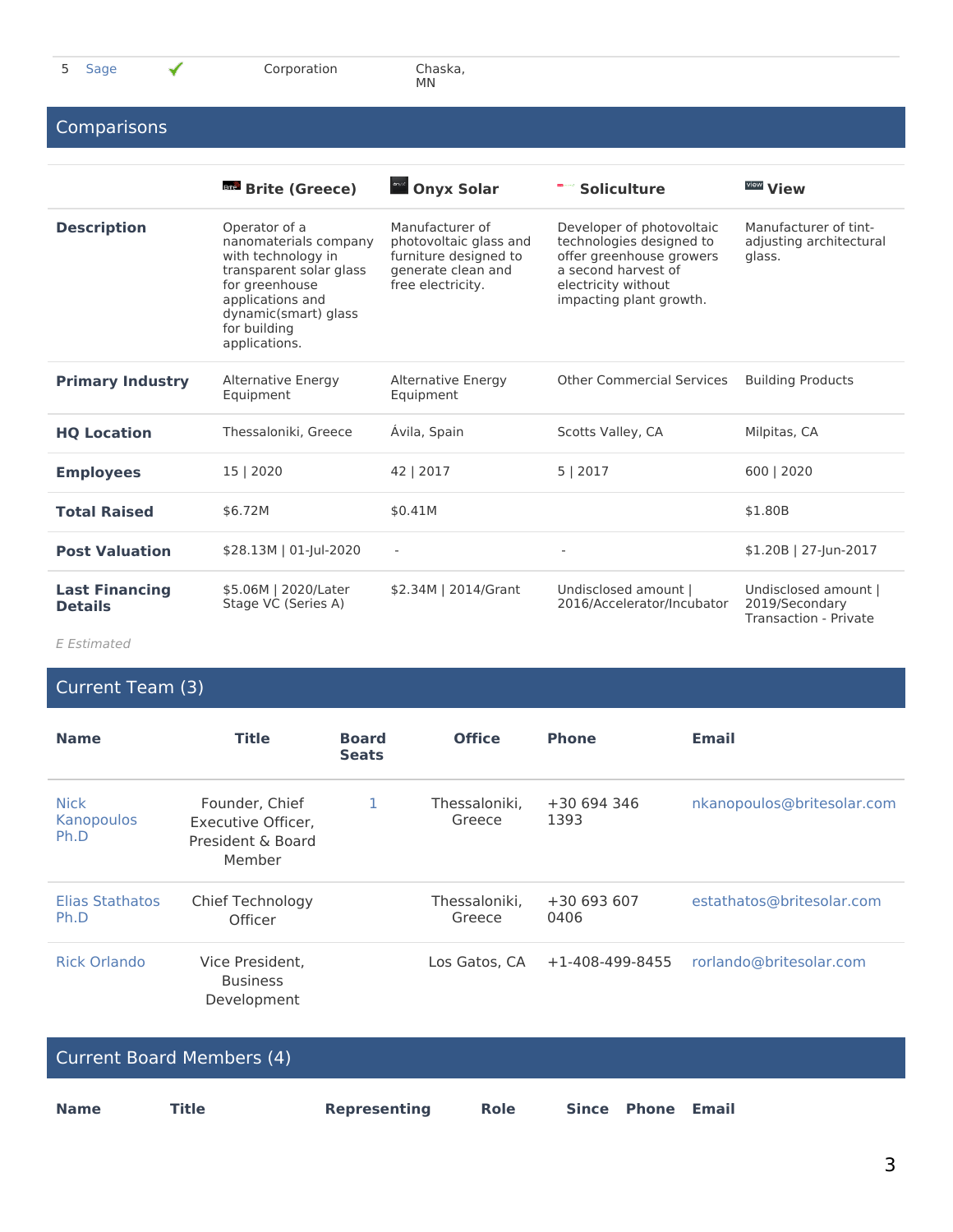| <b>Christos</b><br>Georgopoulos<br>Ph.D | <b>Board Member</b>                                                 |                       | <b>Board</b><br>Member                                                       |             | $+44$<br>(0)20<br>3519<br>0998 | cgeorg@inaccess.com        |
|-----------------------------------------|---------------------------------------------------------------------|-----------------------|------------------------------------------------------------------------------|-------------|--------------------------------|----------------------------|
| <b>Nick</b><br>Kanopoulos<br>Ph.D       | Founder, Chief<br>Executive Officer,<br>President & Board<br>Member | <b>Brite (Greece)</b> | Founder,<br>Chief<br>Executive<br>Officer,<br>President<br>& Board<br>Member | Jan<br>2010 | $+30$<br>694<br>346<br>1393    | nkanopoulos@britesolar.com |
| <b>Nikitas</b><br><b>Kalomiris</b>      | <b>Board Member</b>                                                 | <b>Brite (Greece)</b> | <b>Board</b><br>Member                                                       |             | $+30$<br>231<br>032<br>1342    |                            |
| <b>Tassos</b><br>Markas Ph.D            | <b>Board Member</b>                                                 | Brite (Greece)        | <b>Board</b><br>Member                                                       |             | $+30$<br>231<br>032<br>1342    |                            |

### Deal History (4)

| #  | <b>Deal Type</b>             | <b>Date</b>        | <b>Amount</b> | <b>Raised to</b><br><b>Date</b> | <b>Pre-Val</b> | Post-Val | <b>Status</b> | <b>Stage</b>          |
|----|------------------------------|--------------------|---------------|---------------------------------|----------------|----------|---------------|-----------------------|
| 4. | Later Stage VC<br>(Series A) | 01-Jul-2020        | \$5.06M       | \$6.72M                         | \$23.07M       | \$28.13M | Completed     | Generating<br>Revenue |
| 3. | Angel (individual)           | $01$ -Jan-<br>2017 | \$0.55M       | \$1.66M                         |                |          | Completed     | Generating<br>Revenue |
| 2. | Accelerator/Incubator        | $30$ -Jun-<br>2015 | \$0.02M       | \$1.11M                         |                |          | Completed     | Generating<br>Revenue |
|    | Capitalization               | $06$ -Jan-<br>2010 | \$1.10M       | \$1.10M                         |                |          | Completed     | Startup               |

*† Indicates an Add-On E Estimated*

Deal #4: Later Stage VC (Series A), \$5.06M, Completed; 01-Jul-2020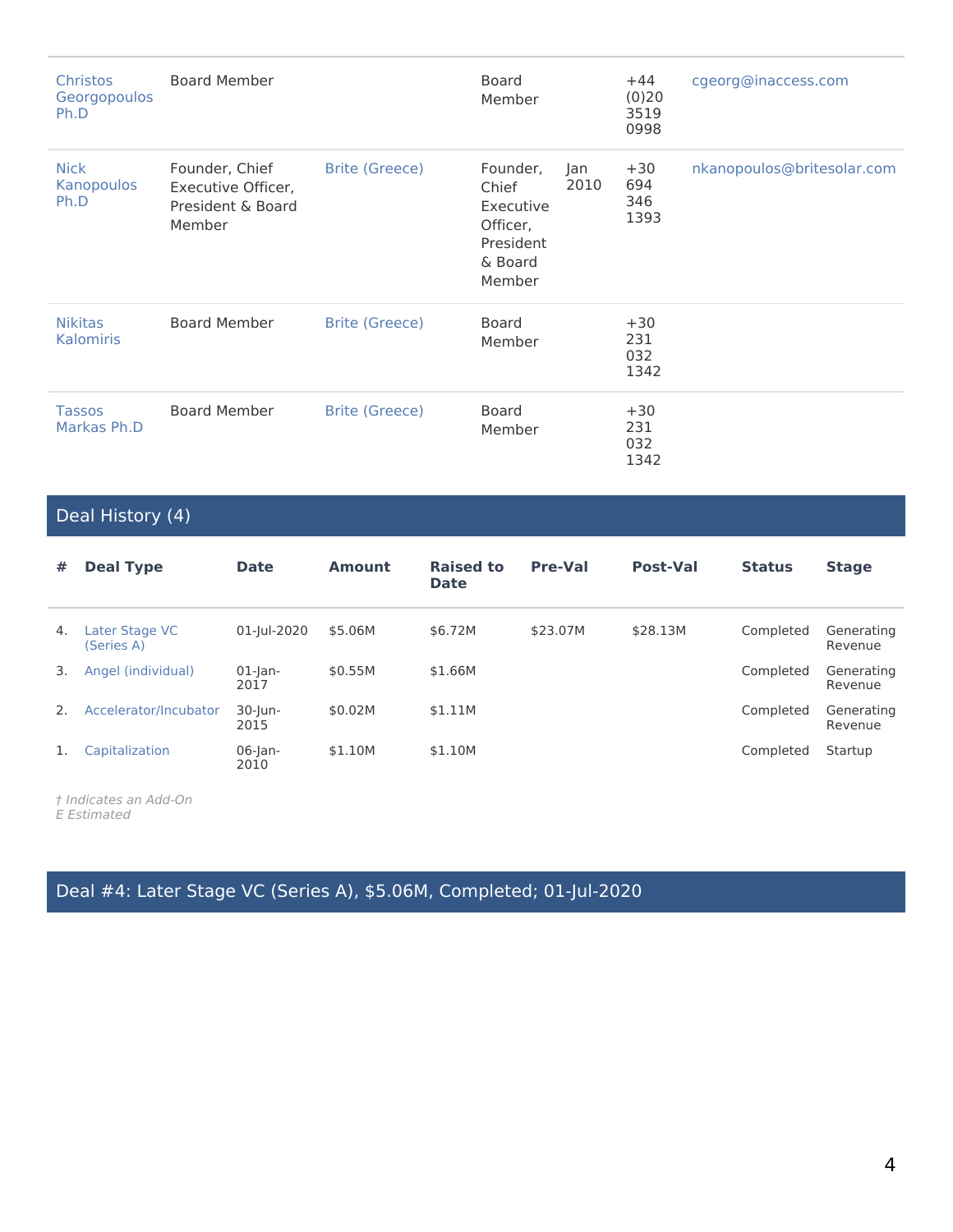| <b>VC Round</b>    | 1 Round                | <b>Financing</b>      | Venture Capital- | <b>Total</b>                     | \$5.06M                 |
|--------------------|------------------------|-----------------------|------------------|----------------------------------|-------------------------|
| <b>Deal Types</b>  | Later Stage VC, Series | <b>Status</b>         | <b>Backed</b>    | <b>Invested</b>                  |                         |
|                    | А                      | <b>Financing</b>      | Venture Capital  | Capital                          |                         |
| <b>Deal</b>        | \$5.06M                | <b>Source</b>         |                  | <b>Pre-money</b>                 | \$23.07M                |
| <b>Amount</b>      |                        | <b>Raised to Date</b> | $$6.72M$ **      | <b>Valuation</b>                 |                         |
| <b>Deal Status</b> | Completed              | <b>Total Invested</b> | \$5.06M          | <b>Post</b><br><b>Valuation</b>  | \$28.13M                |
| <b>Deal Date</b>   | 01-Jul-2020            | <b>Equity</b>         |                  | <b>CEO/Lead</b><br>Mgt           | <b>Nick</b>             |
| % Acquired         | 18.00%                 |                       |                  |                                  | Kanopoulos<br>Ph.D      |
|                    |                        |                       |                  | <b>Site</b>                      | Thessaloniki.<br>Greece |
|                    |                        |                       |                  | <b>Business</b><br><b>Status</b> | Generating<br>Revenue   |

#### **Deal Synopsis**

The company raised EUR 4.5 million of Series A venture funding from European Commission in July 2020, putting the company's pre-money valuation at EUR 20.5 million.

*‡ Not necessarily a summation of individual debt figures \*\* Does not include grant funding E Estimated*

| Investors $(1)$        |               |            |                           |      |
|------------------------|---------------|------------|---------------------------|------|
| <b>Investor Name</b>   | <b>Status</b> |            | <b>Lead/Sole Comments</b> |      |
| 1. European Commission | New Investor  | <b>Yes</b> | Form of Payment:          | Cash |
| E Estimated            |               |            |                           |      |

| Stock Info             |           |                         |          |
|------------------------|-----------|-------------------------|----------|
| <b>Type of Stock</b>   | Preferred | % Owned by Buyer Before | $0.00\%$ |
| <b>Series of Stock</b> |           | % Owned by Buyer After  | 18.00%   |

*E Shares Sought and Price Per Share calculated using the Weighted Average Method*

### Deal #3: Angel (individual), \$0.55M, Completed; 01-Jan-2017

| <b>VC Round</b><br><b>Deal Types</b> | Angel<br>Angel (individual) | <b>Financing</b><br><b>Status</b><br><b>Financing</b> | Accelerator/Incubator<br><b>Backed</b><br>Individual | <b>Total</b><br><b>Invested</b><br>Capital | \$0.55M                 |
|--------------------------------------|-----------------------------|-------------------------------------------------------|------------------------------------------------------|--------------------------------------------|-------------------------|
| <b>Deal Amount</b>                   | \$0.55M                     | <b>Source</b>                                         |                                                      | <b>CEO/Lead</b>                            | <b>Nick</b>             |
| <b>Deal Status</b>                   | Completed                   | <b>Raised to</b>                                      | $$1.66M**$                                           | Mgt                                        | Kanopoulos              |
| <b>Deal Date</b>                     | 01-Jan-2017                 | <b>Date</b>                                           |                                                      |                                            | Ph.D                    |
|                                      |                             | <b>Total</b><br><b>Invested</b><br><b>Equity</b>      | \$0.55M                                              | <b>Site</b>                                | Thessaloniki,<br>Greece |
|                                      |                             |                                                       |                                                      | <b>Business</b><br><b>Status</b>           | Generating<br>Revenue   |

#### **Deal Synopsis**

The company raised EUR 520,000 of funding from the founder and other undisclosed investors in 2017.

*‡ Not necessarily a summation of individual debt figures \*\* Does not include grant funding*

*E Estimated*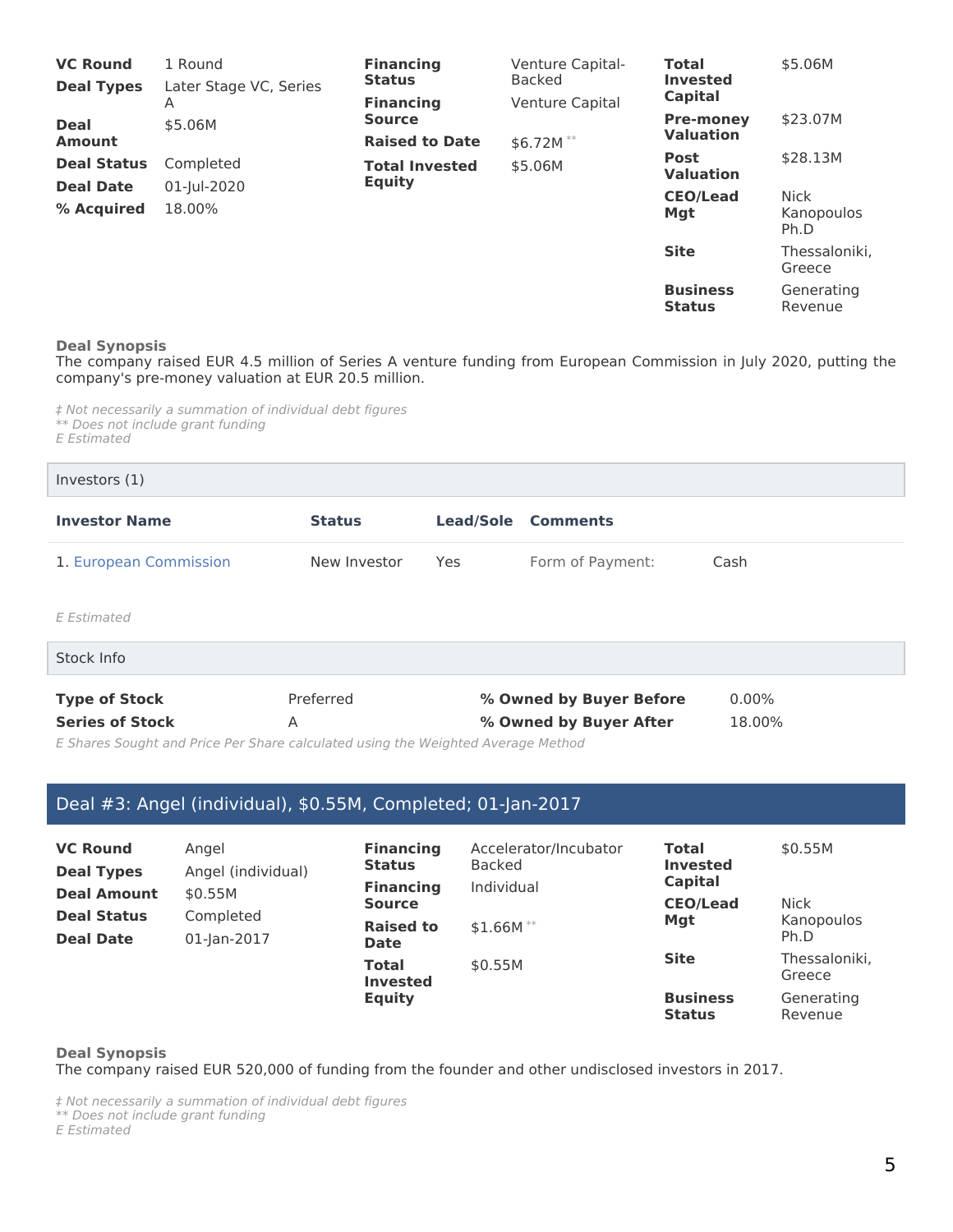#### **Type of Stock Common**

*E Shares Sought and Price Per Share calculated using the Weighted Average Method*

### Deal #2: Accelerator/Incubator, \$0.02M, Completed; 30-Jun-2015

| <b>Deal Types</b><br>Deal Amount \$0.02M                           | Accelerator/Incubator                            | <b>Financing</b><br><b>Status</b><br><b>Financing</b> | Accelerator/Incubator<br><b>Backed</b><br>Other | Total<br><b>Invested</b><br>Capital          | \$0.02M                         |
|--------------------------------------------------------------------|--------------------------------------------------|-------------------------------------------------------|-------------------------------------------------|----------------------------------------------|---------------------------------|
| <b>Deal Status</b><br>Completed<br><b>Deal Date</b><br>30-Jun-2015 | <b>Source</b><br><b>Raised to</b><br><b>Date</b> | $$1.11M$ **                                           | <b>CEO/Lead</b><br><b>Mgt</b><br><b>Site</b>    | <b>Nikitas</b><br>Kalomiris<br>Thessaloniki. |                                 |
|                                                                    |                                                  | <b>Total</b><br><b>Invested</b><br><b>Equity</b>      | \$0.02M                                         | <b>Business</b><br><b>Status</b>             | Greece<br>Generating<br>Revenue |

#### **Deal Synopsis**

The company joined Startupbootcamp and received EUR 15,000 in funding on June 30, 2015.

*‡ Not necessarily a summation of individual debt figures \*\* Does not include grant funding E Estimated*

Investors (1)

# **Investor Name Status Lead/Sole Comments** 1. Startupbootcamp **New Investor Yes** Amount: \$0.02M Form of Payment: Cash

*E Estimated*

Deal #1: Capitalization, \$1.1M, Completed; 06-Jan-2010

| <b>Deal Types</b><br><b>Deal Amount</b> | Capitalization<br>\$1.10M | <b>Financing Status</b><br><b>Financing Source</b> | Angel-<br>Backed<br>Individual | <b>Total</b><br><b>Invested</b><br><b>Capital</b> | \$1.10M                           |
|-----------------------------------------|---------------------------|----------------------------------------------------|--------------------------------|---------------------------------------------------|-----------------------------------|
| <b>Deal Status</b>                      | Completed                 | <b>Raised to Date</b>                              | \$1.10M $*$<br>\$1.10M         | <b>CEO/Lead</b><br>Mgt                            | <b>Nick</b><br>Kanopoulos<br>Ph.D |
| <b>Deal Date</b>                        | 06-Jan-2010               | <b>Total Invested</b><br><b>Equity</b>             |                                |                                                   |                                   |
|                                         |                           |                                                    |                                | <b>Site</b>                                       | Thessaloniki,<br>Greece           |
|                                         |                           |                                                    |                                | # of<br><b>Employees</b>                          | 4                                 |
|                                         |                           |                                                    |                                | <b>Business</b><br><b>Status</b>                  | Startup                           |

**Deal Synopsis**

The company was capitalized with EUR 760,000 of seed funding from founder Horizon 2020 and other undisclosed investors on January 6, 2010.

*‡ Not necessarily a summation of individual debt figures \*\* Does not include grant funding E Estimated*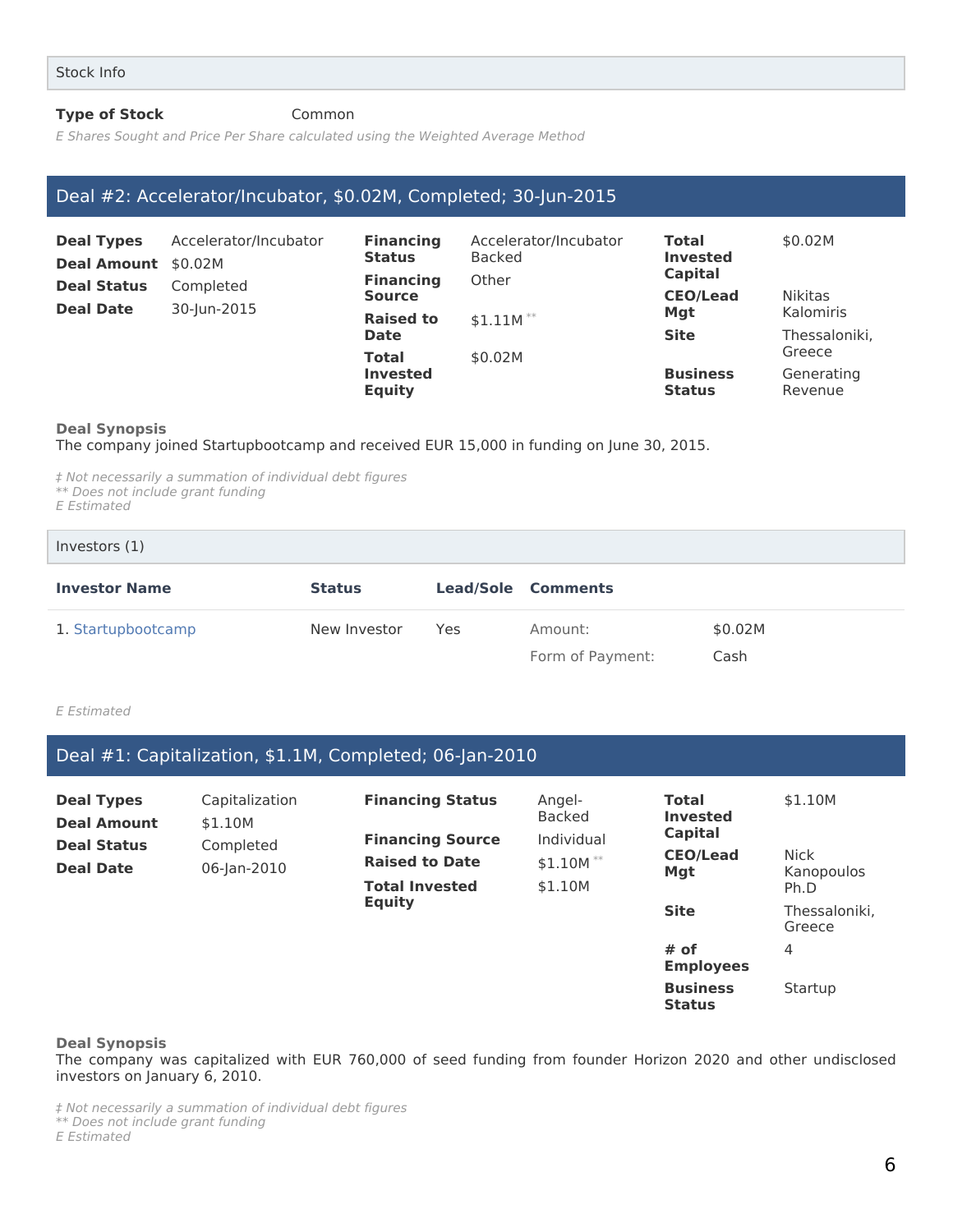| Investors (1)        |               |     |                             |                 |
|----------------------|---------------|-----|-----------------------------|-----------------|
| <b>Investor Name</b> | <b>Status</b> |     | <b>Lead/Sole Comments</b>   |                 |
| 1. Horizon 2020      | New Investor  | Yes | Amount:<br>Form of Payment: | \$0.07M<br>Cash |
| E Estimated          |               |     |                             |                 |
| Stock Info           |               |     |                             |                 |
| <b>Type of Stock</b> | Common        |     |                             |                 |

*E Shares Sought and Price Per Share calculated using the Weighted Average Method*

Investors (3)

#### **Active Investors (3)**

| <b>Name</b>            | <b>Investor Type</b>  | <b>Holding</b> | <b>Investor</b><br><b>Since</b> | Board | <b>Related Deals</b>                                              |
|------------------------|-----------------------|----------------|---------------------------------|-------|-------------------------------------------------------------------|
| European<br>Commission | Government            | Minority       | Jul 2020                        |       | #4. Later Stage VC (Series A): New<br>Investor, Jul 2020, \$5.06M |
| Startupbootcamp        | Accelerator/Incubator |                | Jun 2015                        |       | #2. Accelerator/Incubator: New<br>Investor, Jun 2015, \$0.02M     |
| Horizon 2020           | Government            |                | Jan 2010                        |       | #1. Capitalization: New Investor, Jan<br>2010, \$1.10M            |

### Service Providers

#### **General Service (6)**

| <b>Service Provider Name</b> | <b>Service Provided</b>                   | <b>Comments</b>         |                                       |
|------------------------------|-------------------------------------------|-------------------------|---------------------------------------|
| <b>ABN AMRO AAH.AS</b>       | <b>General Business</b><br><b>Banking</b> | Start Date:             | 15-Oct-2015                           |
| <b>Curran Patent Law</b>     | Legal Advisor                             | Contact:<br>Start Date: | <b>Kevin Curran ID</b><br>04-Jan-2012 |
| <b>Eurobank Ergasias</b>     | <b>General Business</b><br><b>Banking</b> | Start Date:             | 06-Jan-2010                           |
| <b>Hylands Law Firm</b>      | Legal Advisor                             | Contact:<br>Start Date: | Jerome Gao<br>10-Jun-2015             |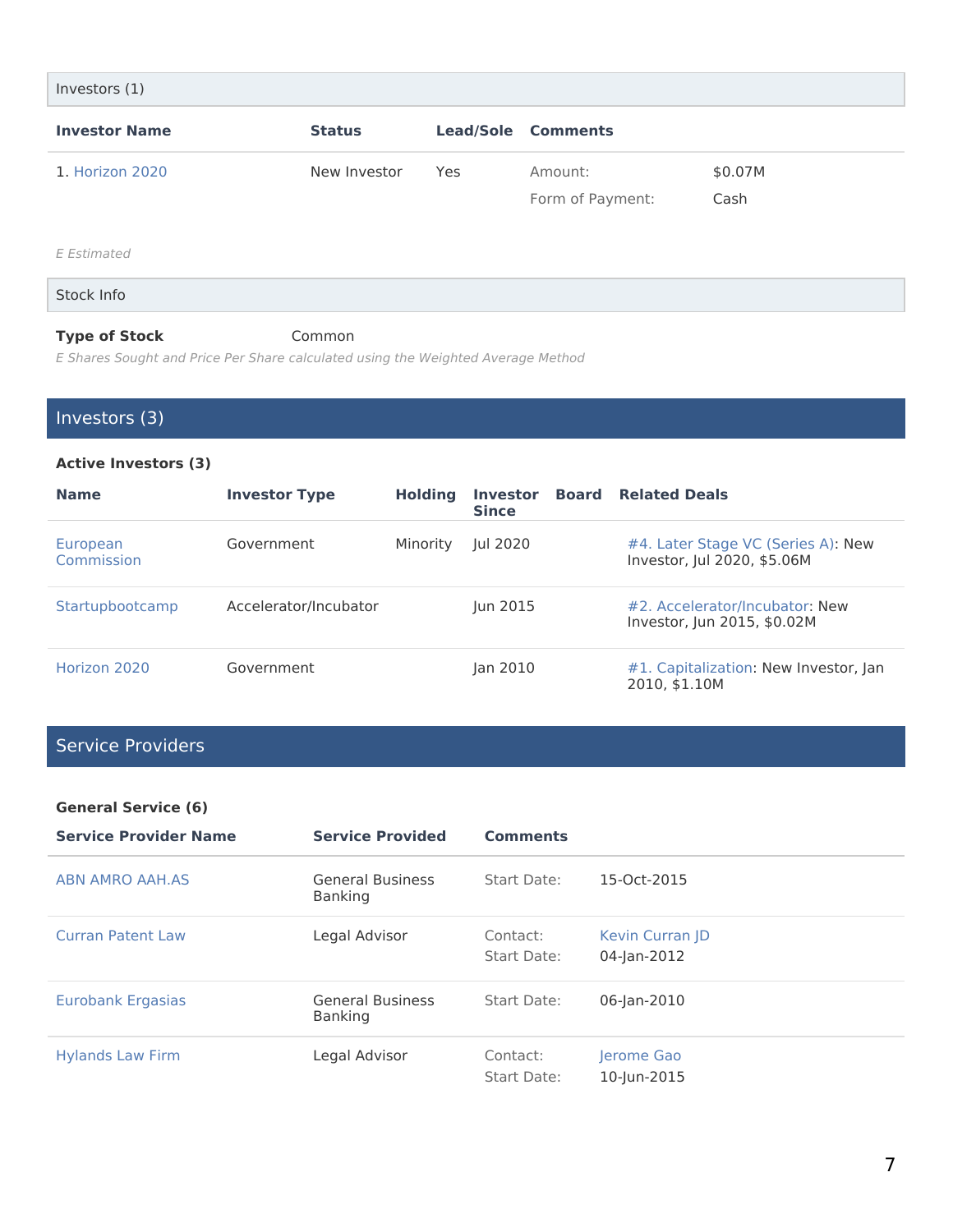| Piraeus Bank | <b>General Business</b><br>Banking | Start Date: | 11-Dec-2012 |
|--------------|------------------------------------|-------------|-------------|
| T Bank       | <b>General Business</b><br>Banking | Start Date: | 06-lan-2010 |

### Signals Summary

This company has a weekly growth rate of 0.00%, placing it in the 10th percentile of all growth rates tracked within PitchBook. Its underlying data points generate a size multiple that is 2.06x times larger than the median of all size multiples tracked within PitchBook, placing it in the 69th percentile of all size multiples tracked within PitchBook.





### **Growth Rate Summary (Weekly) Size Multiple Summary (x Median)**

| <b>Twitter Followers</b><br>33                    | Social<br>$0.00\%$ |                                         | <b>Twitter Followers</b><br>33                    | <b>Social</b><br>0.10x |                                           |
|---------------------------------------------------|--------------------|-----------------------------------------|---------------------------------------------------|------------------------|-------------------------------------------|
| <b>Majestic Referring</b><br><b>Domains</b><br>96 | Web<br>$0.00\%$    | 0.00%<br>Growth Rate<br>10th percentile | <b>Majestic Referring</b><br><b>Domains</b><br>96 | Web<br>6.00x           | 2.06x<br>Size Multiple<br>69th percentile |
|                                                   |                    |                                         |                                                   |                        |                                           |
| <b>Employee Count</b>                             | <b>Employee</b>    |                                         | <b>Employee Count</b>                             | <b>Employee</b>        |                                           |
| 15                                                | $0.00\%$           |                                         | 15                                                | 0.08x                  |                                           |

### Signals History

Growth Rate History **Size Multiple History** Size Multiple History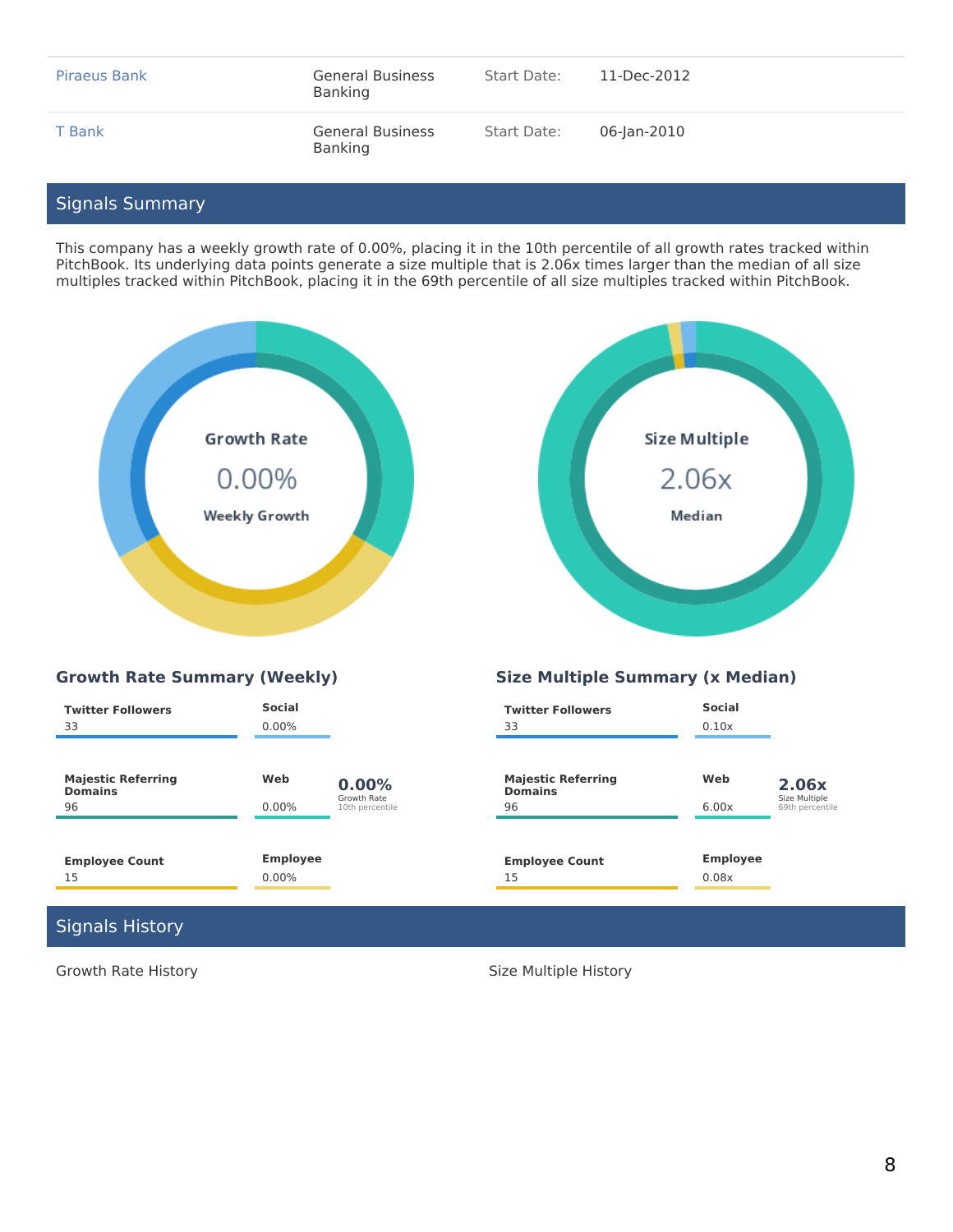

# Social Media Signals



| <b>Metric</b>            | <b>Brite</b><br>(Greece) | ΑII<br><b>Companies</b><br><b>Average</b> |
|--------------------------|--------------------------|-------------------------------------------|
| <b>Twitter Followers</b> | 33                       | 12,557                                    |
| Growth Rate              |                          | 0.07%                                     |
| Growth Rate              | 38th                     | 44th                                      |
| Percentile               |                          |                                           |
| Size Multiple            | 0.10x                    | 37.6x                                     |
| Size Multiple            | 17th                     | 50th                                      |
| Percentile               |                          |                                           |

### Web Signals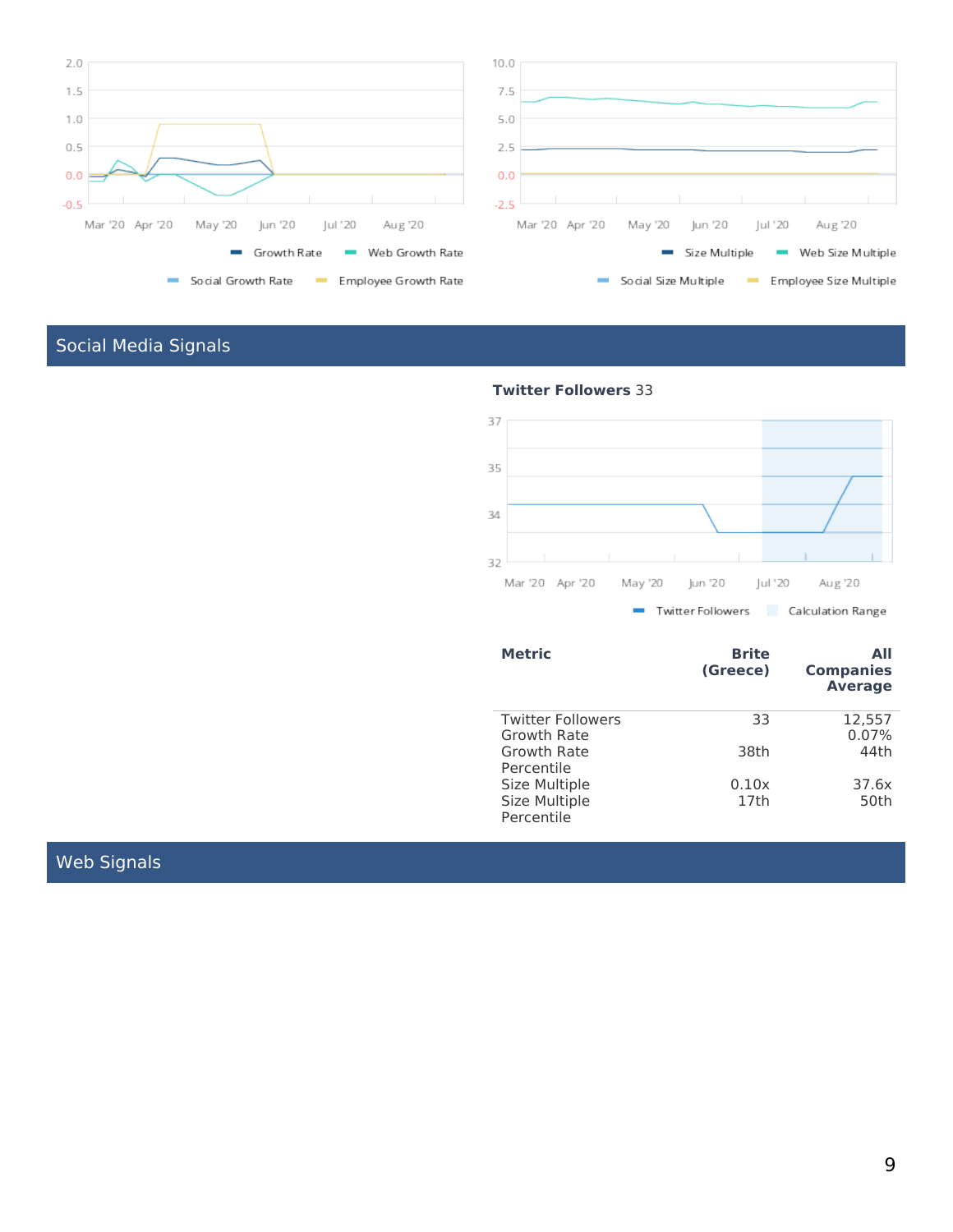### **Majestic Referring Domains** 96



| <b>Metric</b>                 | <b>Brite</b><br>(Greece) | All<br><b>Companies</b><br><b>Average</b> |
|-------------------------------|--------------------------|-------------------------------------------|
| Majestic Referring<br>Domains | 96                       | 179                                       |
|                               |                          |                                           |
| Growth Rate                   |                          | 0.08%                                     |
| Growth Rate                   | 5th                      | 15th                                      |
| Percentile                    |                          |                                           |
| Size Multiple                 | 6.00x                    | 11.2x                                     |
| Size Multiple                 | 85th                     | 49th                                      |
| Percentile                    |                          |                                           |

### Ranking And Distribution



**Weekly Growth** 0.00%, 10th %ile

| <b>Percentile</b> | <b>Min Rate</b> | <b>Max Rate</b> | Avg. Rate                |
|-------------------|-----------------|-----------------|--------------------------|
| $0 - 10$          | $-34.7%$        | $0.00\%$        | $-0.08%$                 |
| $10 - 20$         |                 |                 |                          |
| 20-30             |                 |                 |                          |
| $30 - 40$         |                 |                 | $\overline{\phantom{a}}$ |
| 40-50             |                 |                 |                          |
| $50 - 60$         |                 |                 |                          |
| 60-70             |                 |                 |                          |
| 70-80             |                 |                 |                          |
| 80-90             | 0.01%           | 0.22%           | 0.10%                    |
|                   |                 |                 |                          |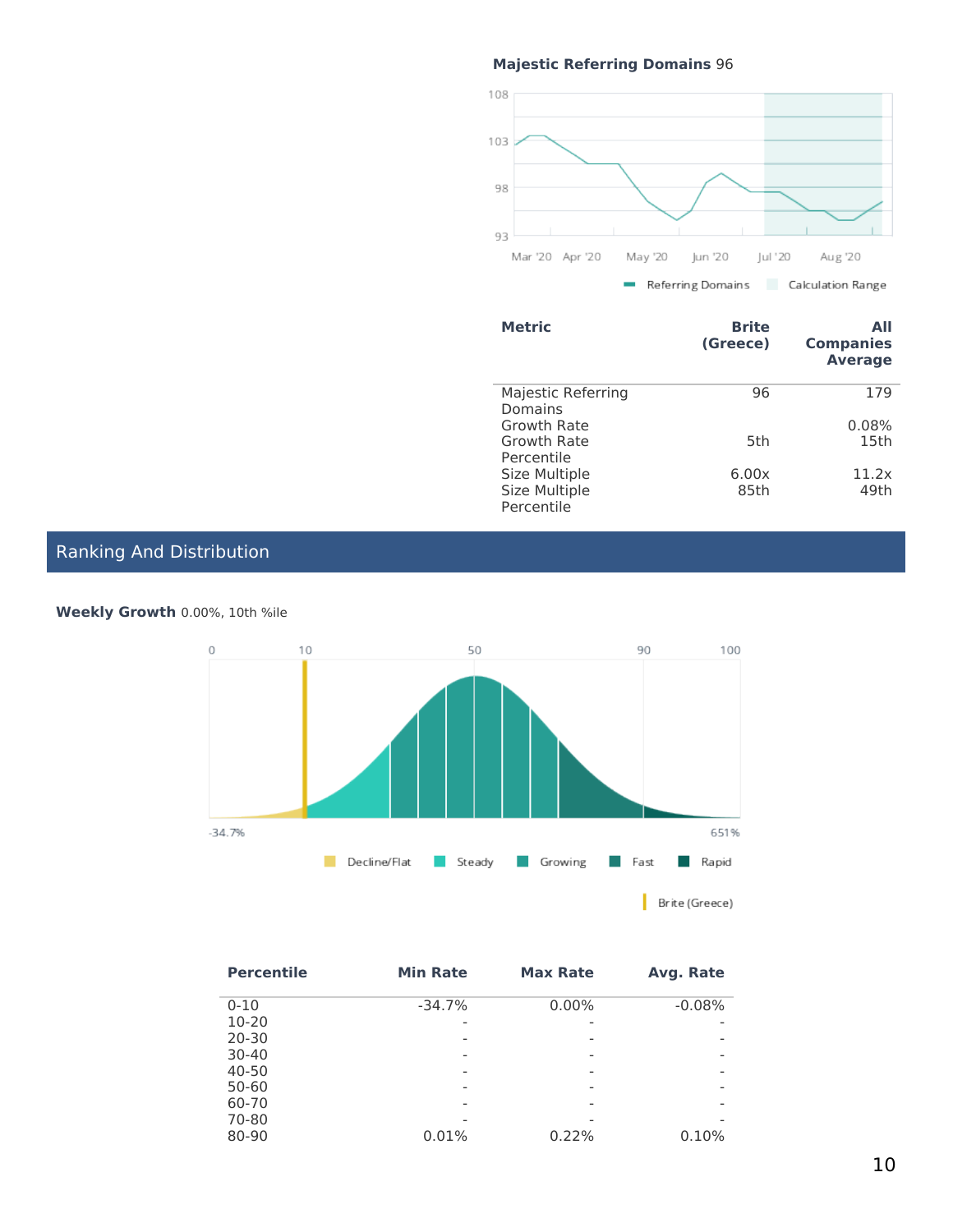#### **Size Multiple** 2.06x, 69th %ile



| <b>Percentile</b> | <b>Min Size</b> | <b>Max Size</b> | Avg. Size |
|-------------------|-----------------|-----------------|-----------|
| $0 - 10$          | 0.00x           | 0.13x           | 0.09x     |
| $10 - 20$         | 0.14x           | 0.25x           | 0.21x     |
| $20 - 30$         | 0.26x           | 0.44x           | 0.37x     |
| $30 - 40$         | 0.45x           | 0.63x           | 0.55x     |
| 40-50             | 0.64x           | 0.94x           | 0.80x     |
| 50-60             | 0.95x           | 1.40x           | 1.17x     |
| 60-70             | 1.41x           | 2.19x           | 1.77x     |
| 70-80             | 2.20x           | 3.80x           | 2.90x     |
| 80-90             | 3.81x           | 8.93x           | 5.70x     |
| 90-100            | 8.94x           | 265Kx           | 106x      |

## Employee Signals



| Company               | <b>Employee</b><br>Count | <b>Growth Rate</b> | Growth<br><b>Percentile</b> | <b>Size Multiple</b> | <b>Size</b><br><b>Percentile</b> |
|-----------------------|--------------------------|--------------------|-----------------------------|----------------------|----------------------------------|
| Brite (Greece)        | 15                       | $0.00\%$           | 26th                        | 0.08x                | 13th                             |
| All Companies Average | 7.322                    | 0.29%              | 48th                        | 27.0x                | 50th                             |

Company signals data was calculated against 1723697 companies within all companies.